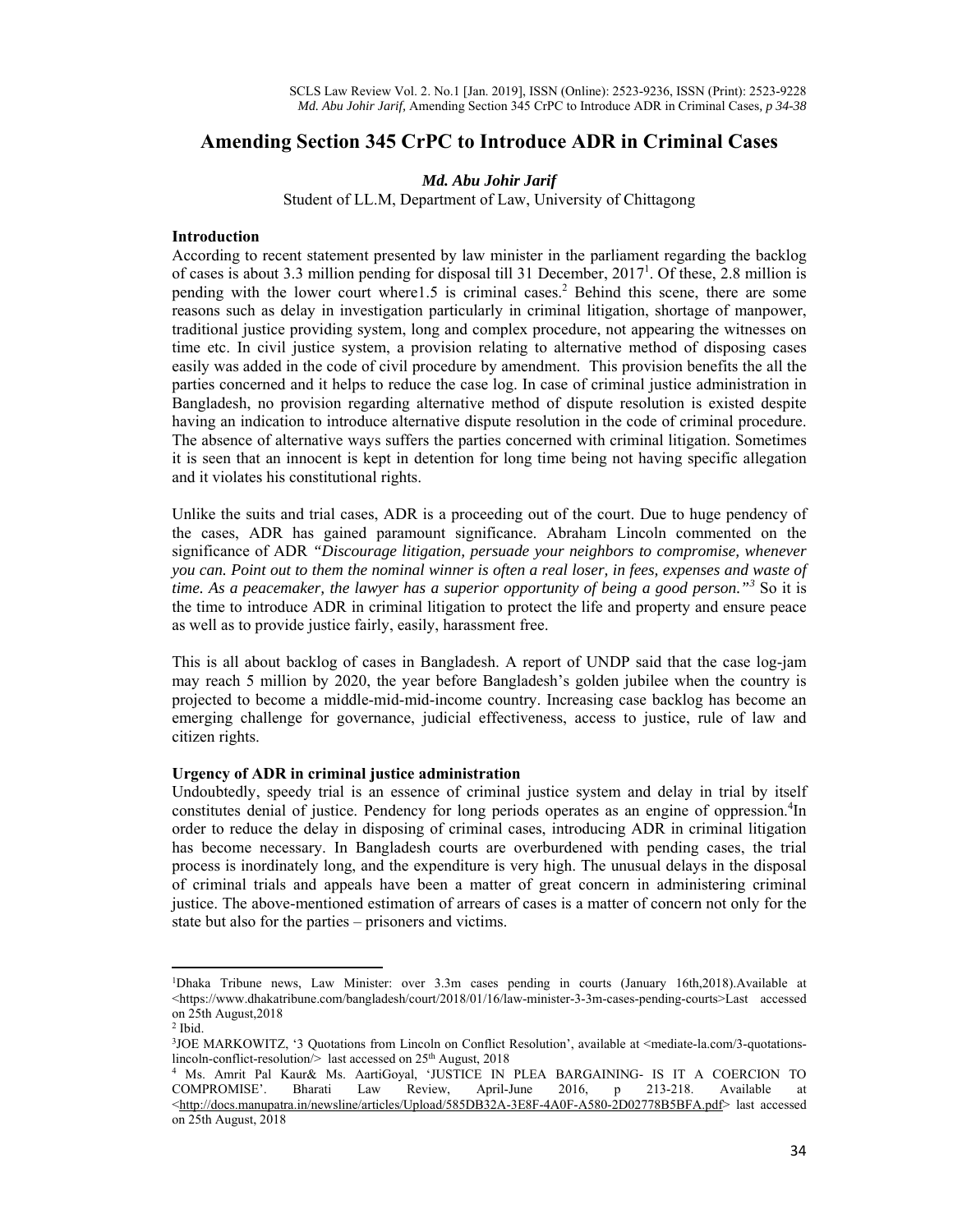According to world prison brief data, the rate of pre-trial detainees/remand prisoners is 77.7% and in number  $61,678$  in November  $2017<sup>5</sup>$  It should be noted that the number of pre-trial prisoners fluctuates from day to day, month to month, year to year. This is because of weak, faulty and manipulated police investigation, inefficient, political and transitory nature of public prosecutor's work and large-scale corruption practiced in the courts by stakeholders.<sup>6</sup> Such imprisonment violates some constitutional rights guaranteed by Bangladesh Constitution under Articles 33, 32 and 36.It is seen in many ways that many suffer imprisonment wrongfully for false allegation. For example, two persons were freed after serving 29 years jail and were declared innocent by the High Court.<sup>7</sup> Such cases violate the Article 33 deal with arrest and detention, Article 32 (life and personal liberty) and Article 36 (right to movement freely). To get rid of these circumstances, it is necessary to commence ADR system in criminal litigation.

The following points are the reasons of introducing ADR in criminal justice administration in order: Speedy disposal of criminal case – reduction in heavy backlog of cases, Less time consuming, End of uncertainty of a case, Saving legal expenses of both parties, Expediting delivery of criminal justice, Making the parties harassment free, Making the justice delivery system friendly, Ensuring peace and creating brotherhood relationship in society, Protecting constitutional rights, Beneficial to wider community.

### **Scope of introducing ADR in criminal litigation under the CrPC**

Section 345 of the code of criminal procedure<sup>8</sup> hints an indication of scope of introducing ADR in criminal justice administration. This provision deals with compounding sentence and it provides two types of offences which can be compounded. Of these, the first one is the offences compoundable without permission of the court and the other is the offences compoundable with the permission of the court. If we analyze the two types of offences, it is found that the punishment of the offences contained in the first phase is one month (minimum) to one year (maximum) imprisonment e.g. under section 298, the punishment is up to one year, section 342 provides one month imprisonment for wrongfully confinement while the punishment of the offences contained in the second phase is two years (minimum) to ten years (maximum) imprisonment and fine or both as well. The existing provision provides limited scope of dispute resolution process. Though this provision doesn't open a way relating to alternative method of dispute resolution expressly and directly, ADR may be introduced by the government by emending or inserting. Besides this, there are scope of alternative dispute resolution of criminal offence in the village court Act 2006 and the Arbitration (amendment) Act 2004.

The Supreme Court of Bangladesh encourages introducing ADR in criminal justice administration. Honorable justice Badrul Haider Chowdhury opined in the case of *MD. Joynul and Others V. Md. Rustom Ali Mia and others<sup>9</sup>* that "Our Criminal Administration of Justice encourages the compromise of certain disputes and even certain offence can be compound as provided by section 345 of CrPC. Shalish or compromise had been.... a mode of settlement of dispute in this sub-continent from time immemorial."

In *Abdus Sattar& others V. The State and another,<sup>10</sup>*the court with great importance supported the alternative dispute resolution in criminal justice administration. It observed that "our criminal administration of justice encourages compromise of certain disputes and some of the cases can be

<sup>&</sup>lt;sup>5</sup> World Prison Brief (UPB) data (November, 2017), www.prisonstudies.org/country/Bangladesh.<br><sup>6</sup>Md Alamin "Introducing Alternative Dispute Resolution in Criminal Litigation: An Overview"

<sup>&</sup>lt;sup>6</sup>Md. Alamin," Introducing Alternative Dispute Resolution in Criminal Litigation: An Overview" Journal of Research in Humanities and social Science (2015)volume.3, issue 11.

<sup>7</sup> The Daily Star ,29 years after serving jail,2jessore men declared innocent (21March,2018). Available at <https;//www.thedailystar.net/country/cattle-smuggling-case-india-27-years-after-serving-jail-2-jessire-men-declaredinnocent-high-court-1551352> last accessed on 25th August 2018.

<sup>8</sup> The Code of Criminal Procedure, 1898, Act No. V of 1898

<sup>9</sup> 36 DLR (AD) p.240,244

<sup>10 38</sup> DLR (AD) 38, 40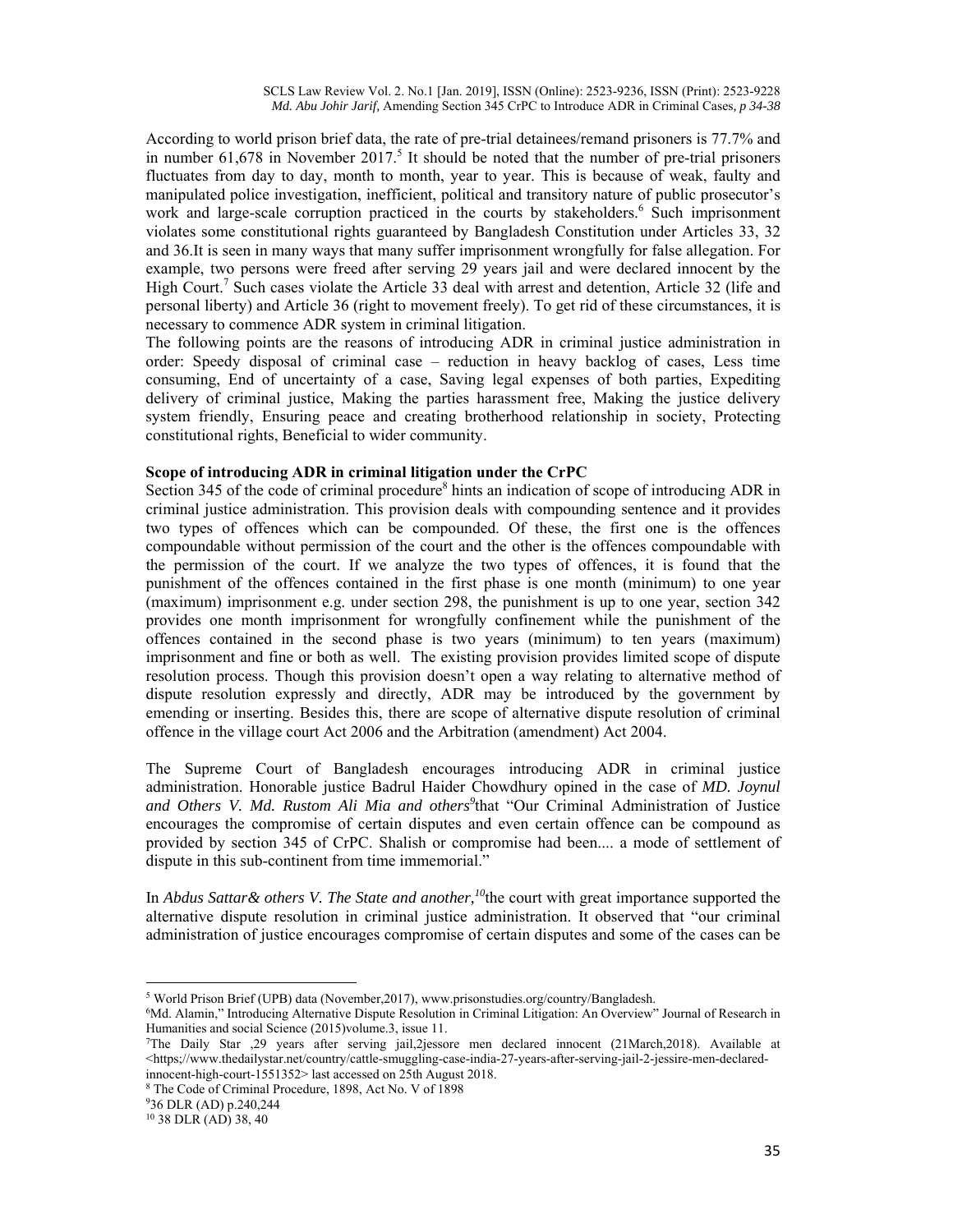compounded as provided by section 345 of CrPC. Section 379 of penal code is compoundable by the owner of the property stolen."

### **Process to introduce ADR under CrPC**

It has already been mentioned above of having scope of introducing ADR under the code of criminal procedure by amending the existed section 345 or inserting a new section as section 345A like the code of civil procedure. Mr. Md. Aktaruzzaman, a joint district and session judge, opined in his book<sup>11</sup>to introduce ADR by amending section 345 or adding a new section 345A. It will be better if a new section is inserted with amending the existed provision in including some more offences in it to make eligible for setting in ADR.

In India, plea bargaining system in the form of ADR has been introduced and practiced since 2006 though the bill of the criminal law (amendment) Act was presented in 2005. This Act allows the plea-bargaining system for the following case<sup>12</sup>:-

- 1. Where the maximum punishment is imprisonment for 7 years.
- 2. Where the offences don't affect the socio-economic condition of the country.
- 3. When the offences are not committed against a woman or a child below the age of 14.

I think we should follow the above-mentioned cases in introducing ADR. In case of introducing ADR in criminal litigation, some guidelines may be followed. These are as follows: -

Firstly, the offences of which punishment is imprisonment for up to 7 years under the panel code<sup>13</sup>must be brought under section 345 of CrPC. There are about 71 sections<sup>14</sup>of offences of which punishment is imprisonment up to 7 years under panel code. Of these, some may be excluded if these are serious offence and harmful to the society and if the crime is committed by the habitual offenders.

Secondly, sitting for ADR should be made mandatory if the offence falls under the section 345.

Thirdly mandatory of sitting in ADR should be made by inserting a new section as section 345A.

Fourthly as a criminal litigation starts on police report or complaining the magistrate, Application of ADR should also start after complaining the magistrate or submitting the police report. But there will be a problem in case of applying for ADR after submitting police report. The problem is that submitting police report to the magistrate takes a long time and it is against the purpose of ADR. In case of such case, a police officer should send the information of an offence to the magistrate as soon as possible whenever he will see that this offence falls under the section 345.

A period for conducting ADR should be framed. Some regulations should be made for the accused prohibiting not committing any offence in future.

#### **Procedure to be followed in conducting ADR in criminal justice administration**

The whole procedure of conducting ADR may be inserted in the new section 345A like the code of civil procedure lays in sections 89A-89E. In case of ADR under CrPC, the procedure may be in the following manner:

<sup>&</sup>lt;sup>11</sup>আখতারুজামান,মোঃ.বিক্লপবিরোধনিষ্পত্তিরধারণাওআইনএবংআইনগতসহায়তাআইন, ২য়সংস্করণ(২০০৮),<br><sup>12</sup>Lokesh Vyas, 'Concept of plea bargaining under Indian laws'. Available at <<u>https://blog-ipleaders-in-</u> cdn.ampproject.org/v//s/blog.ipleaders.in/plea-bargaining-practice-india/> last accessed on 25th August, 2018 13 The Penal Code 1860. Act No. XLV of 1860

<sup>14</sup> Sections regarding 7years imprisonment under Penal Code, 1860 are 115,118,128,125,126,127,134,193,201,211,213,214,216,216A,219,220,221,222,225,231,234,243-45,247,249,256- 260,281,308,312,317,325 330,

<sup>363,365,369,370,380,381,387,392,397,398,401,402,404,407,408,420,433,435,451,452,465,468,472,473,474,475,476,4</sup> 77A,489C,498,496,505,505A,506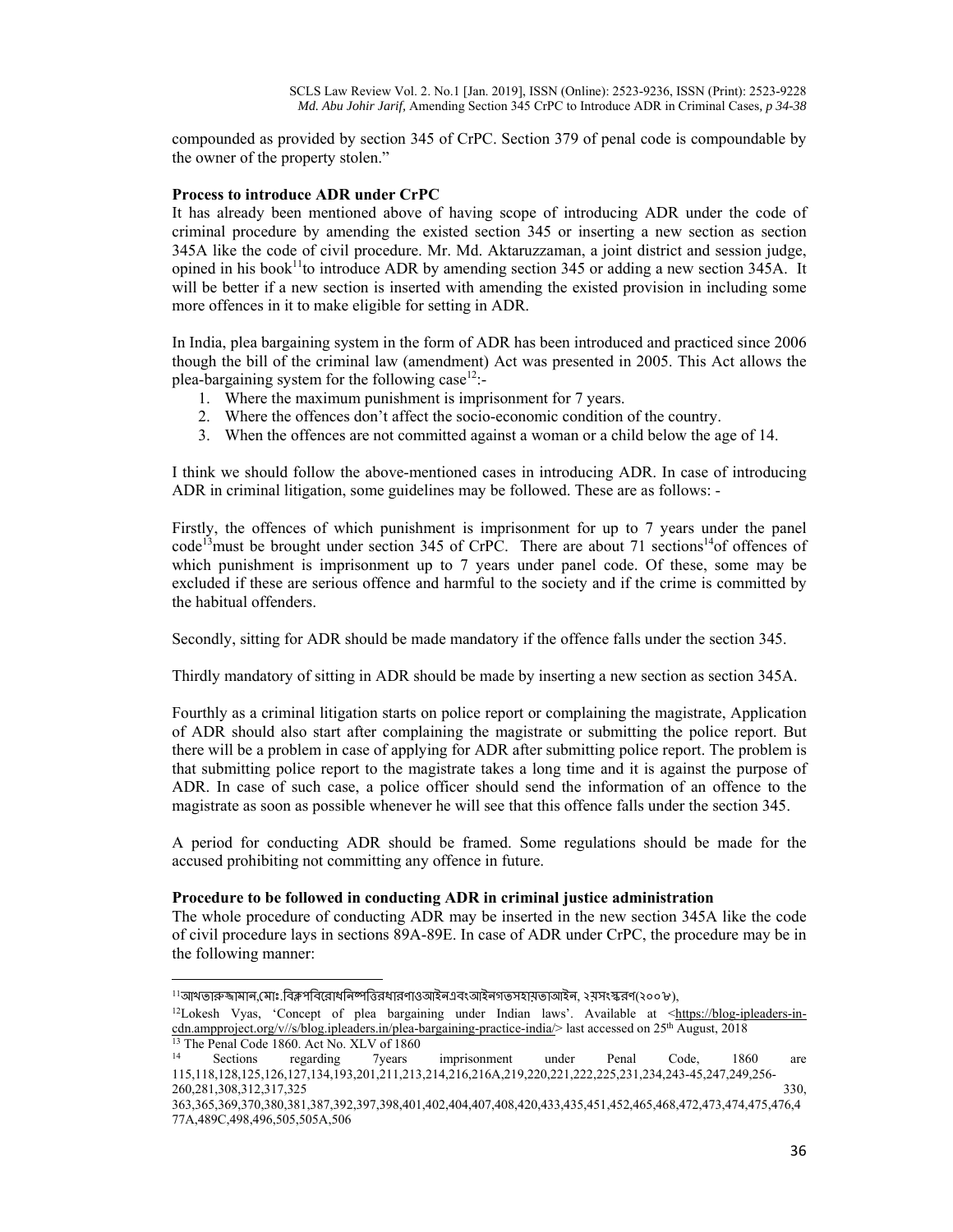If a complainant/informer brings a complaint or information of an offence to the magistrate or police officer, the first duty is to see whether it falls under the section 345. If it goes under section 345, the informer should be ordered to make an application for sitting ADR if he is magistrate. But if the complaint or information receiver is a police officer, he shall take the informer to the magistrate and then the magistrate shall follow the same.

After receiving the application, the magistrate shall call the accused and hear him in camera. Then he shall fix a date for a meeting with the parties concerned.

The parties may appear with their representatives – the lawyer of the accused and the prosecution.

In this meeting the parties shall make an agreement and it shall be signed by the parties. Then it shall be sent to the magistrate.

Another meeting may be held in the present of the magistrate.

After receiving the agreement, the magistrate shall examine it. After that the magistrate shall fix another date to sit with the parties for final disposal of the case. In that day the magistrate shall sign in it if he thinks fit for final disposal. If he approves and signs, the case will finally be disposed.

It shall be written in the agreement that no allegation can be brought in future on the same issue which has already been settled by ADR.

The government may make such provision to introduce ADR in the criminal litigation. It will surely help the court to dispose the case easily and shortly and to reduce the huge burden of cases, to reduce sufferings of the parties concerned.

# **Exceptions to ADR in the administration of criminal justice:**

Some cases can't be brought to ADR which are serious and harmful to the society in nature. Some experts have also suggested that the offences which are relating to women and children, against the socio-economic condition of the country etc. Dr. Jamila A. Chowdhury in his book<sup>15</sup> mentioned that Plea bargaining should not be used for habitual offenders and those who commit crimes against women. Md. Aktaruzzaman, a joint district  $\&$  session judge, in his book<sup>16</sup> said that the following crimes cannot be disposed such as murder, culpable homicide, rape, abduction, dacoity, robbery, acid throwing etc. MS Amrit pal kaur and MS Aartigoyal, Indian researcher said in their research regarding plea bargaining that it does not apply to cases where the offence is committed is socio economic offence or where the offence committed is against a woman or a child below the age of 14.

Therefore, in brief the following crimes cannot be brought to ADR. Crimes committed by the habitual offenders. Crimes committed against a woman and a child. Crimes committed against socio economic condition of the country, Crimes which are serous and dangerous in nature for example murder, culpable homicide etc and crimes which are under the special laws.

#### **Some imperatives to be followed in case of ADR in criminal litigation**

The purpose of alternative dispute resolution is to dissolve the disputes and to bring back the peace in the society. As ADR is new format of providing justice administration in criminal litigation, it should be handled cautiously and carefully so that it doesn't be opposite to any law of

<sup>&</sup>lt;sup>15</sup> Chowdhury, Dr. Jamila A. ADR THEORIES AND PRACTICES (A GLIMPS ON ACCESS TO JUSTICE AND ADR IN BANGLADESH), 1st edition, London College of Legal Studies ,Dhaka 1205 $^{16}$  Supra note 14  $\,$